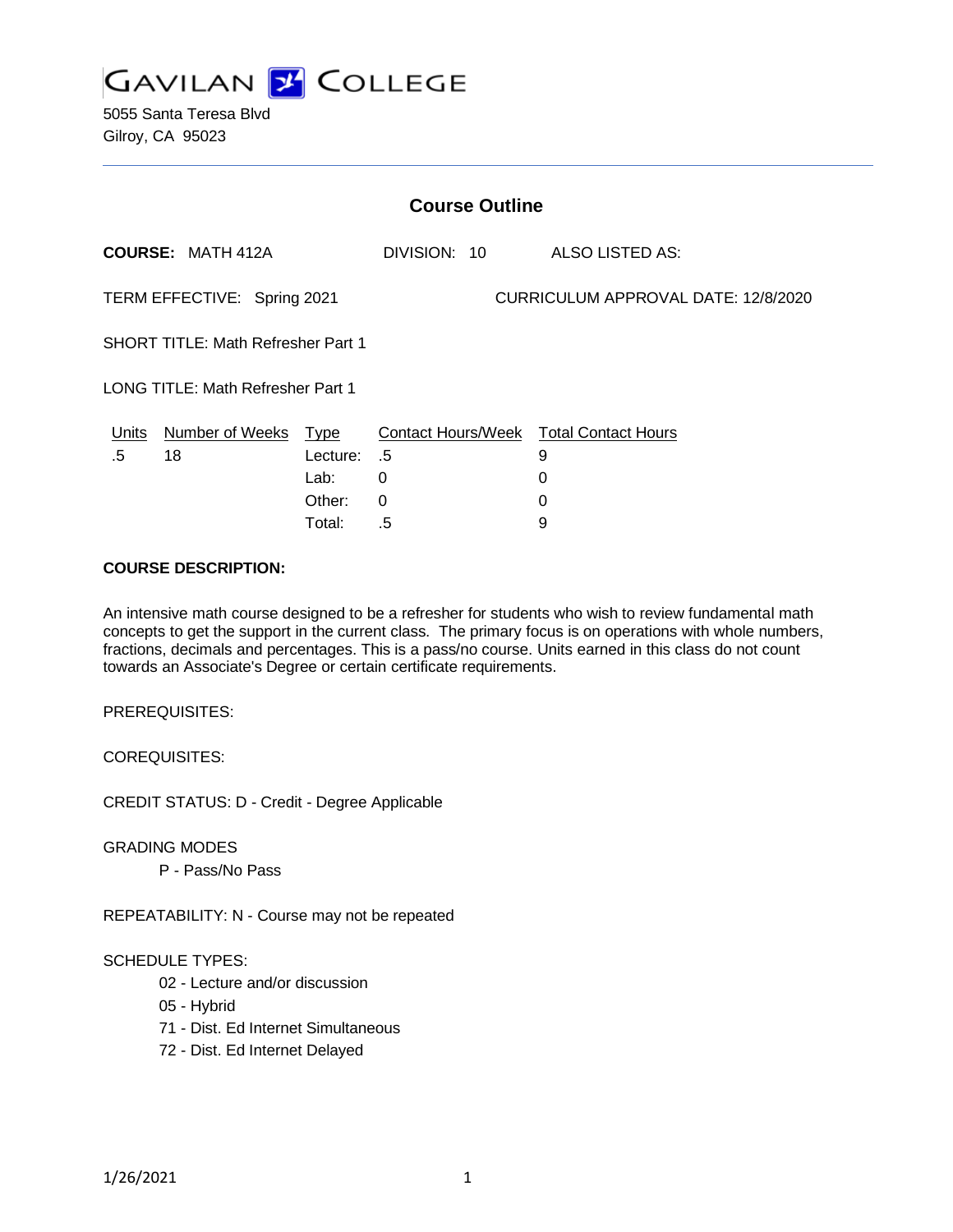# **STUDENT LEARNING OUTCOMES:**

1. Perform basic operations with whole numbers, fractions, decimals, and signed numbers without the use of calculators.

2. Utilize math specific study skills and test taking strategies.

### **CONTENT, STUDENT PERFORMANCE OBJECTIVES, OUT-OF-CLASS ASSIGNMENTS**

Curriculum Approval Date: 12/8/2020

**DE MODIFICATION ONLY** Hours: 1 Operations with whole numbers Performance Objectives: Students will be able to add, subtract, divide, and multiply whole numbers without using a calculator. Hours: 1 Operations with signed numbers Performance Objectives: Students will be able to add, subtract, divide, and multiply signed numbers. Hours: 3 Operations with fractions Performance Objectives: Students will be able to perform operations with fractions. Hours: 2 Operations with decimals Performance Objectives: Students will be able to perform operations with decimals. Hours: 1 Order of operations Performance Objectives: Students will be able to perform operations in the correct order. Hours: 1

# **METHODS OF INSTRUCTION:**

Lecture, Group work, Discussion.

#### **OUT OF CLASS ASSIGNMENTS:**

Required Outside Hours: 18

Assignment Description:

- 1. Analyze and study pertinent text material, solved examples and lecture notes.
- 2. Apply principles and skills covered in class by solving regularly-assigned homework problems.
- 3. Regularly synthesize course materials in preparation for exams.
- 4. Projects to apply concepts learned in class.

#### **METHODS OF EVALUATION:**

Objective examinations Percent of total grade: 100.00 % In-class written exams.

### **REPRESENTATIVE TEXTBOOKS:**

Required Representative Textbooks Alan Tussy, R. Gustafson. Developmental Mathematics for College Students. Brooks Cole,2014. ISBN: ISBN-10: 1111988269 ISBN-13: 9781111988265 Reading Level of Text, Grade: 12 Verified by: Ken Wagman